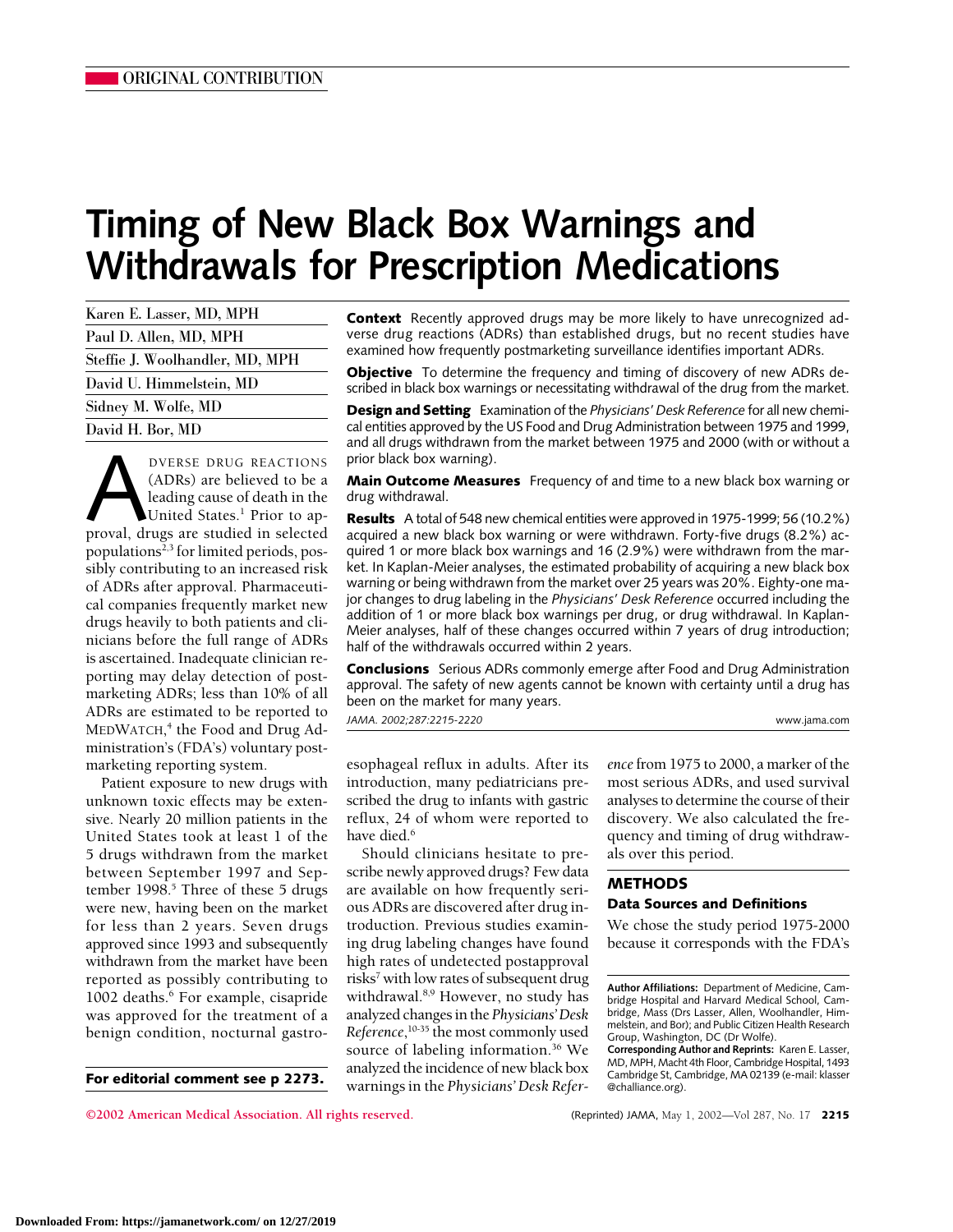**Figure.** Kaplan-Meier Estimate of New Drug Survival Without a New Black Box Warning or Withdrawal (*Physicians' Desk Reference* Changes)



modern era of drug surveillance.37,38 We obtained a list of drugs approved from 1975-1999 from the Tufts Center for the Study of Drug Development.<sup>39</sup> (Drugs approved in 2000 were excluded because none appear in the other data source for the study, the year 2000 *Physicians'Desk Reference*, <sup>34</sup> which was released in November 1999.) We used the drug approval date to approximate the date the drug was first marketed. We compiled a list of drugs withdrawn for safety reasons from a Federal Register notice<sup>40</sup> published in 1998 and from information on the FDA Web site about drug withdrawals between 1998 and 2000.<sup>41-43</sup> We defined a drug as "withdrawn for safety reasons" if the drug removal was initiated by the FDA for safety reasons or if the manufacturer voluntarily withdrew it from the market following the identification of life-threatening ADRs.

We included all drugs that the FDA defined as new molecular entities (ie, an active ingredient that had never been marketed in the United States).<sup>44</sup> We excluded over-the-counter medications, diagnostic agents, and biologics (defined as any drug approved through the FDA's Center for Biologics Evaluation and Research<sup>45</sup>). We included drugs initially available by prescription that subsequently became available over-thecounter (eg, cimetidine).

We identified black box warnings through a manual search of all 26 annual volumes of the *Physicians'Desk Reference* between 1975 and 2000.10-35 The *Physicians' Desk Reference*, an annual

compendium of the FDA-approved professional product labeling for selected drugs, is released in November of the year before its cover date. Black box warnings are prominently displayed in the *Physicians' Desk Reference* to alert practitioners to serious risks.<sup>46</sup> According to the *Federal Register*,

Special problems, particularly those that may lead to death or serious injury, may be required by the Food and Drug Administration to be placed in a prominently displayed box. The boxed warning ordinarily shall be based on clinical data, but serious animal toxicity may also be the basis of a boxed warning in the absence of clinical data.<sup>4</sup>

We excluded black box warnings that were present when a drug first appeared in the *Physicians' Desk Reference*. We also excluded black box warnings that a drug should be administered by a qualified physician, as this warning may not indicate a new ADR. We defined a *Physicians' Desk Reference* change as either the addition of 1 or more black box warnings per drug or the withdrawal of a drug.

#### **Analysis**

For drugs that had a black box warning in the 2000 *Physicians' Desk Reference*, we examined earlier editions of the *Physicians' Desk Reference* to determine when the black box warning first appeared. If a drug did not have a black box warning in the *Physicians' Desk Reference* in which it first appeared, we measured the time (rounded to the nearest month) that elapsed between the approval date and the year of the first *Physicians' Desk Reference* in which a black box warning appeared. We approximated the exact date of the *Physicians' Desk Reference* year as January 1 of its cover year. We similarly measured the time from approval to withdrawal for drugs withdrawn for safety reasons.

We calculated the proportion of all new drugs that acquired a new black box warning or withdrawal from the market for safety reasons. For drugs that acquired multiple black box warnings, we counted each warning as a separate event. For withdrawn drugs that had a black box warning prior to withdrawal, we

counted 2 separate events in the analysis of *Physicians'Desk Reference* changes, and counted only the withdrawal date in the analysis of time until withdrawal. We calculated the time that elapsed before 50% of eventual drug withdrawals took place, and the time that elapsed before 50% of all *Physicians' Desk Reference* changes were made. We also analyzed the content of the black box warnings and the reasons for withdrawal according to the type of toxicity.

#### **Statistical Methods**

We used the SAS statistical package (Version 8; SAS Institute, Cary, NC) for frequency analysis, and the Lifetest procedure to calculate Kaplan-Meier survival curves for censored failure-time data. We used Kaplan-Meier survival curves to estimate a drug's "survival" (without reaching the end point of a new black box warning and/or withdrawal from the market) over the study period, taking into account the fact that drugs are on the market for varying periods (some briefly). We censored those drugs that had not reached the end point in question at the time of the analysis.

## **RESULTS**

Five hundred forty-eight new chemical entities were approved from 1975- 1999. Of these, 56 (10.2%) drugs acquired a new black box warning or were withdrawn from the market. In Kaplan-Meier analyses, the estimated probability of a new drug acquiring black box warnings or being withdrawn from the market over 25 years was 20% (**FIGURE**).

Forty-five drugs (8.2%) acquired 1 or more black box warnings that were not present when the drug was approved (**TABLE 1**). Sixteen drugs (2.9%) approved between 1975 and 2000 were withdrawn from the market between 1975 and 2000; 5 had acquired a black box warning prior to withdrawal (**TABLE 2**). In Kaplan-Meier analyses, new drugs had a 4% probability of being withdrawn from the market over the study period. Half of withdrawals occurred within 2 years following the drug's introduction. There were 81 changes in the *Physicians' Desk Refer-*

**2216** JAMA, May 1, 2002—Vol 287, No. 17 (Reprinted) **©2002 American Medical Association. All rights reserved.**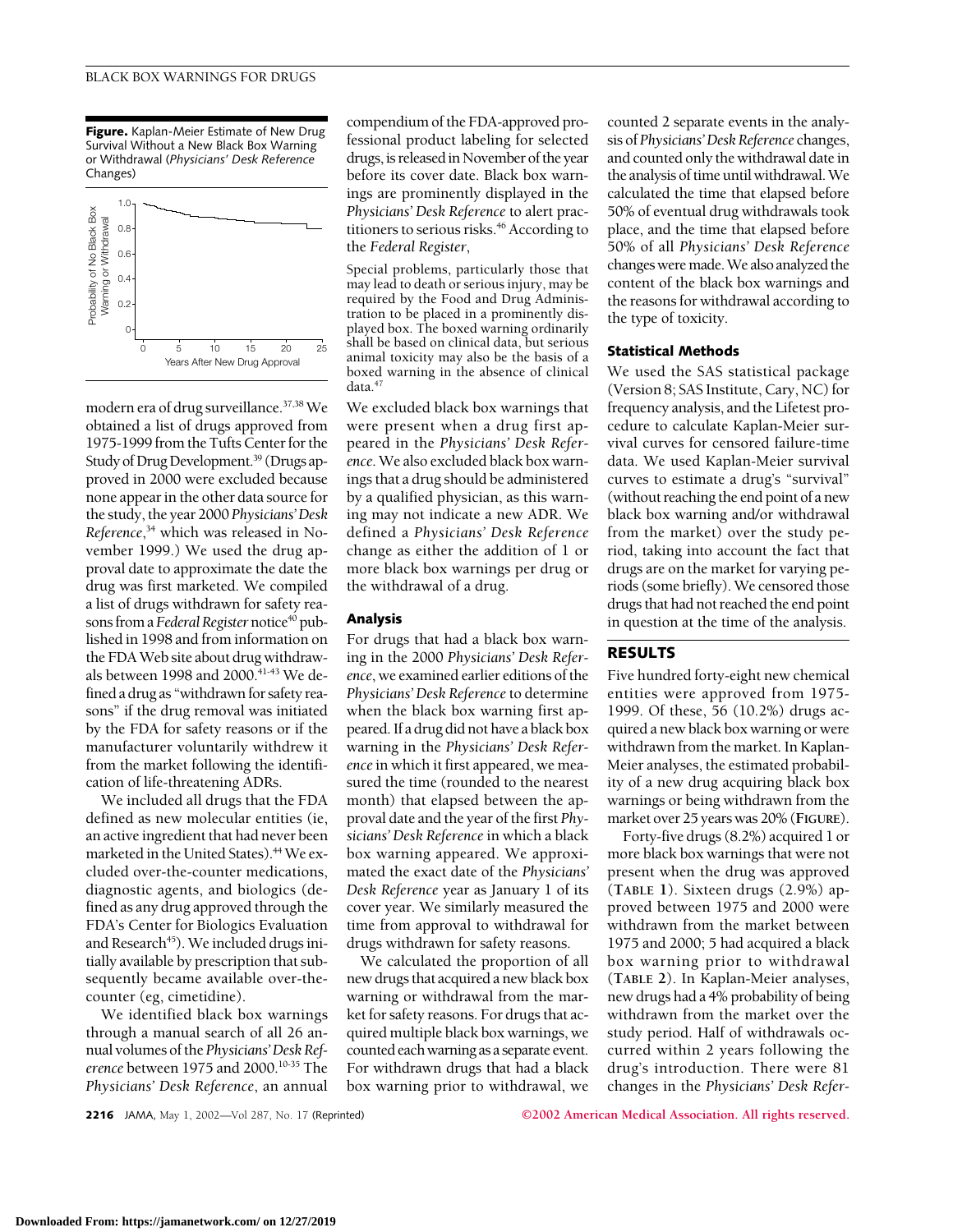## **Table 1.** Drugs With a New Black Box Warning, 1975-2000\*

| Pemoline<br>Central nervous system<br>January 27, 1975<br>Hepatic toxicity<br>22.9<br>stimulant<br>Dacarbazine†<br>Antineoplastic<br>May 27, 1975<br>4.6<br>Hepatic toxicity<br>15.5<br>Danazol<br>Infertility<br>June 21, 1976<br>Unsafe during pregnancy<br>Pseudotumor cerebri<br>15.5<br>15.5<br>Peliosis hepatis<br>15.5<br>Thrombotic events and strokes<br>Lomustine<br>Antineoplastic<br>August 4, 1976<br>1.4<br>Bone marrow toxicity<br>March 3, 1977<br>4.8<br>Carmustine <sup>+</sup><br>Antineoplastic<br>Pulmonary fibrosis<br>Increased mortality with class IC antiarrhythmics<br>Disopyramide<br>Antiarrhythmic<br>August 31, 1977<br>19.3<br>phosphate<br>Valproate sodium<br>3.8<br>Anticonvulsant<br>February 28, 1978<br>Hepatic toxicity<br>Metoprolol<br>Exacerbation of coronary artery disease when<br>6.4<br>Antianginal, antihypertensive<br>August 7, 1978<br><b>B-blocker</b><br>drug discontinued<br>Captopril<br>Antihypertensive ACE inhibitor<br>April 6, 1981<br>Unsafe during pregnancy<br>11.7<br>June 12, 1981<br>12.6<br>Ketoconazole<br>Antifungal<br>Hepatic toxicity<br>Cardiotoxic if used with terfenadine<br>2.6<br>15.6<br>Cardiotoxic if used with astemizole<br>11.6<br>Cardiotoxic if used with cisapride<br>5.4<br>Atenolol<br>Antianginal, antihypertensive<br>August 19, 1981<br>Exacerbation of coronary artery disease when<br>drug discontinued<br><b>B-blocker</b><br>2.6<br>Dermatologic (acne)<br>May 27, 1982<br>Unsafe during pregnancy<br>Isotretinoin<br>Pseudotumor cerebri<br>2.6<br>6.6<br>Conditions need to be met for use‡<br>1.2<br>Cyclosporine<br>November 14, 1983<br>Immunomodulator<br>Immunosuppression<br>14.2<br>Hypertension (Neoral)<br>14.2<br>Nephrotoxicity (Neoral)<br>Tocainide<br>Antiarrhythmic<br>November 9, 1984<br>Pulmonary fibrosis<br>4.2<br>hydrochloride<br>5.2<br>Bone marrow toxicity<br>8.7<br>Terfenadine§<br>Antihistamine<br>May 8, 1985<br>Drug interactions causing cardiotoxicity<br>Increased mortality with class IC antiarrhythmics<br>Mexiletine<br>May 16, 1985<br>13.0<br>Antiarrhythmic<br>hydrochloride<br>3.2<br>Flecainide acetate<br>Antiarrhythmic<br>October 31, 1985<br>Increased mortality in patients with<br>asymptomatic ventricular arrhythmias<br>3.0<br>Midazolam<br>Adjunct to anesthesia<br>December 20, 1985<br>Respiratory depression<br>hydrochloride<br>Antihypertensive ACE inhibitor<br>December 24, 1985<br>7.0<br>Enalapril maleate<br>Unsafe during pregnancy<br>8.0<br>Antiviral<br>December 31, 1985<br>Increase in pulmonary artery pressures<br>Ribavirint<br>Increased mortality in patients with<br>3.0<br>Encainide<br>Antiarrhythmic<br>December 24, 1986<br>asymptomatic ventricular arrhythmias<br>hydrochloride§<br>March 19, 1987<br>7.8<br>Zidovudine†<br>Antiviral<br>Hepatomegaly<br>7.8<br>Lactic acidosis<br>Myopathy<br>7.8<br>Mitoxantrone<br>December 23, 1987<br>Bone marrow toxicity<br>10.0<br>Antineoplastic<br>hydrochloride<br>Antihypertensive ACE inhibitor<br>December 29, 1987<br>Unsafe during pregnancy<br>5.0<br>Lisinopril<br>Astemizole§<br>Antihistamine<br>December 29, 1988<br>Drug interactions causing cardiotoxicity<br>4.0<br>Ganciclovirt<br>Antiviral<br>June 23, 1989<br>Oral form not as effective as intravenous<br>6.5<br>Clozapine <sup>+</sup><br>Antipsychotic, antimanic<br>Hypotension<br>3.2<br>September 26, 1989<br>9.2<br>Propafenone<br>November 1, 1989<br>Increased mortality with class IC antiarrhythmics<br>Antiarrhythmic<br>hydrochloride<br>Ketorolac<br>Analgesic, nonsteroidal<br>November 30, 1989<br>6.1<br>Gastrointestinal tract bleeding<br>anti-inflammatory<br>tromethamine<br>6.1<br>Adjust dose in renal failure<br>6.1<br>Hypersensitivity<br>Not for intrathecal/epidural use<br>6.1<br>6.1<br>Unsafe during pregnancy<br>6.1<br>Adjust dose for age | Drug Name | Food and Drug<br><b>Administration Class</b> | Drug Approval Date | Warning | Time to First Physicians'<br>Desk Reference Black<br><b>Box Warning in Years</b> |
|----------------------------------------------------------------------------------------------------------------------------------------------------------------------------------------------------------------------------------------------------------------------------------------------------------------------------------------------------------------------------------------------------------------------------------------------------------------------------------------------------------------------------------------------------------------------------------------------------------------------------------------------------------------------------------------------------------------------------------------------------------------------------------------------------------------------------------------------------------------------------------------------------------------------------------------------------------------------------------------------------------------------------------------------------------------------------------------------------------------------------------------------------------------------------------------------------------------------------------------------------------------------------------------------------------------------------------------------------------------------------------------------------------------------------------------------------------------------------------------------------------------------------------------------------------------------------------------------------------------------------------------------------------------------------------------------------------------------------------------------------------------------------------------------------------------------------------------------------------------------------------------------------------------------------------------------------------------------------------------------------------------------------------------------------------------------------------------------------------------------------------------------------------------------------------------------------------------------------------------------------------------------------------------------------------------------------------------------------------------------------------------------------------------------------------------------------------------------------------------------------------------------------------------------------------------------------------------------------------------------------------------------------------------------------------------------------------------------------------------------------------------------------------------------------------------------------------------------------------------------------------------------------------------------------------------------------------------------------------------------------------------------------------------------------------------------------------------------------------------------------------------------------------------------------------------------------------------------------------------------------------------------------------------------------------------------------------------------------------------------------------------------------------------------------------------------------------------------------------------------------------------------------------------------------------------------------------------------------------------------------------------------------------------------------------------------------------------------------------------------------------------------------------------------------------------------------------------------------------------------------|-----------|----------------------------------------------|--------------------|---------|----------------------------------------------------------------------------------|
|                                                                                                                                                                                                                                                                                                                                                                                                                                                                                                                                                                                                                                                                                                                                                                                                                                                                                                                                                                                                                                                                                                                                                                                                                                                                                                                                                                                                                                                                                                                                                                                                                                                                                                                                                                                                                                                                                                                                                                                                                                                                                                                                                                                                                                                                                                                                                                                                                                                                                                                                                                                                                                                                                                                                                                                                                                                                                                                                                                                                                                                                                                                                                                                                                                                                                                                                                                                                                                                                                                                                                                                                                                                                                                                                                                                                                                                                            |           |                                              |                    |         |                                                                                  |
|                                                                                                                                                                                                                                                                                                                                                                                                                                                                                                                                                                                                                                                                                                                                                                                                                                                                                                                                                                                                                                                                                                                                                                                                                                                                                                                                                                                                                                                                                                                                                                                                                                                                                                                                                                                                                                                                                                                                                                                                                                                                                                                                                                                                                                                                                                                                                                                                                                                                                                                                                                                                                                                                                                                                                                                                                                                                                                                                                                                                                                                                                                                                                                                                                                                                                                                                                                                                                                                                                                                                                                                                                                                                                                                                                                                                                                                                            |           |                                              |                    |         |                                                                                  |
|                                                                                                                                                                                                                                                                                                                                                                                                                                                                                                                                                                                                                                                                                                                                                                                                                                                                                                                                                                                                                                                                                                                                                                                                                                                                                                                                                                                                                                                                                                                                                                                                                                                                                                                                                                                                                                                                                                                                                                                                                                                                                                                                                                                                                                                                                                                                                                                                                                                                                                                                                                                                                                                                                                                                                                                                                                                                                                                                                                                                                                                                                                                                                                                                                                                                                                                                                                                                                                                                                                                                                                                                                                                                                                                                                                                                                                                                            |           |                                              |                    |         |                                                                                  |
|                                                                                                                                                                                                                                                                                                                                                                                                                                                                                                                                                                                                                                                                                                                                                                                                                                                                                                                                                                                                                                                                                                                                                                                                                                                                                                                                                                                                                                                                                                                                                                                                                                                                                                                                                                                                                                                                                                                                                                                                                                                                                                                                                                                                                                                                                                                                                                                                                                                                                                                                                                                                                                                                                                                                                                                                                                                                                                                                                                                                                                                                                                                                                                                                                                                                                                                                                                                                                                                                                                                                                                                                                                                                                                                                                                                                                                                                            |           |                                              |                    |         |                                                                                  |
|                                                                                                                                                                                                                                                                                                                                                                                                                                                                                                                                                                                                                                                                                                                                                                                                                                                                                                                                                                                                                                                                                                                                                                                                                                                                                                                                                                                                                                                                                                                                                                                                                                                                                                                                                                                                                                                                                                                                                                                                                                                                                                                                                                                                                                                                                                                                                                                                                                                                                                                                                                                                                                                                                                                                                                                                                                                                                                                                                                                                                                                                                                                                                                                                                                                                                                                                                                                                                                                                                                                                                                                                                                                                                                                                                                                                                                                                            |           |                                              |                    |         |                                                                                  |
|                                                                                                                                                                                                                                                                                                                                                                                                                                                                                                                                                                                                                                                                                                                                                                                                                                                                                                                                                                                                                                                                                                                                                                                                                                                                                                                                                                                                                                                                                                                                                                                                                                                                                                                                                                                                                                                                                                                                                                                                                                                                                                                                                                                                                                                                                                                                                                                                                                                                                                                                                                                                                                                                                                                                                                                                                                                                                                                                                                                                                                                                                                                                                                                                                                                                                                                                                                                                                                                                                                                                                                                                                                                                                                                                                                                                                                                                            |           |                                              |                    |         |                                                                                  |
|                                                                                                                                                                                                                                                                                                                                                                                                                                                                                                                                                                                                                                                                                                                                                                                                                                                                                                                                                                                                                                                                                                                                                                                                                                                                                                                                                                                                                                                                                                                                                                                                                                                                                                                                                                                                                                                                                                                                                                                                                                                                                                                                                                                                                                                                                                                                                                                                                                                                                                                                                                                                                                                                                                                                                                                                                                                                                                                                                                                                                                                                                                                                                                                                                                                                                                                                                                                                                                                                                                                                                                                                                                                                                                                                                                                                                                                                            |           |                                              |                    |         |                                                                                  |
|                                                                                                                                                                                                                                                                                                                                                                                                                                                                                                                                                                                                                                                                                                                                                                                                                                                                                                                                                                                                                                                                                                                                                                                                                                                                                                                                                                                                                                                                                                                                                                                                                                                                                                                                                                                                                                                                                                                                                                                                                                                                                                                                                                                                                                                                                                                                                                                                                                                                                                                                                                                                                                                                                                                                                                                                                                                                                                                                                                                                                                                                                                                                                                                                                                                                                                                                                                                                                                                                                                                                                                                                                                                                                                                                                                                                                                                                            |           |                                              |                    |         |                                                                                  |
|                                                                                                                                                                                                                                                                                                                                                                                                                                                                                                                                                                                                                                                                                                                                                                                                                                                                                                                                                                                                                                                                                                                                                                                                                                                                                                                                                                                                                                                                                                                                                                                                                                                                                                                                                                                                                                                                                                                                                                                                                                                                                                                                                                                                                                                                                                                                                                                                                                                                                                                                                                                                                                                                                                                                                                                                                                                                                                                                                                                                                                                                                                                                                                                                                                                                                                                                                                                                                                                                                                                                                                                                                                                                                                                                                                                                                                                                            |           |                                              |                    |         |                                                                                  |
|                                                                                                                                                                                                                                                                                                                                                                                                                                                                                                                                                                                                                                                                                                                                                                                                                                                                                                                                                                                                                                                                                                                                                                                                                                                                                                                                                                                                                                                                                                                                                                                                                                                                                                                                                                                                                                                                                                                                                                                                                                                                                                                                                                                                                                                                                                                                                                                                                                                                                                                                                                                                                                                                                                                                                                                                                                                                                                                                                                                                                                                                                                                                                                                                                                                                                                                                                                                                                                                                                                                                                                                                                                                                                                                                                                                                                                                                            |           |                                              |                    |         |                                                                                  |
|                                                                                                                                                                                                                                                                                                                                                                                                                                                                                                                                                                                                                                                                                                                                                                                                                                                                                                                                                                                                                                                                                                                                                                                                                                                                                                                                                                                                                                                                                                                                                                                                                                                                                                                                                                                                                                                                                                                                                                                                                                                                                                                                                                                                                                                                                                                                                                                                                                                                                                                                                                                                                                                                                                                                                                                                                                                                                                                                                                                                                                                                                                                                                                                                                                                                                                                                                                                                                                                                                                                                                                                                                                                                                                                                                                                                                                                                            |           |                                              |                    |         |                                                                                  |
|                                                                                                                                                                                                                                                                                                                                                                                                                                                                                                                                                                                                                                                                                                                                                                                                                                                                                                                                                                                                                                                                                                                                                                                                                                                                                                                                                                                                                                                                                                                                                                                                                                                                                                                                                                                                                                                                                                                                                                                                                                                                                                                                                                                                                                                                                                                                                                                                                                                                                                                                                                                                                                                                                                                                                                                                                                                                                                                                                                                                                                                                                                                                                                                                                                                                                                                                                                                                                                                                                                                                                                                                                                                                                                                                                                                                                                                                            |           |                                              |                    |         |                                                                                  |
|                                                                                                                                                                                                                                                                                                                                                                                                                                                                                                                                                                                                                                                                                                                                                                                                                                                                                                                                                                                                                                                                                                                                                                                                                                                                                                                                                                                                                                                                                                                                                                                                                                                                                                                                                                                                                                                                                                                                                                                                                                                                                                                                                                                                                                                                                                                                                                                                                                                                                                                                                                                                                                                                                                                                                                                                                                                                                                                                                                                                                                                                                                                                                                                                                                                                                                                                                                                                                                                                                                                                                                                                                                                                                                                                                                                                                                                                            |           |                                              |                    |         |                                                                                  |
|                                                                                                                                                                                                                                                                                                                                                                                                                                                                                                                                                                                                                                                                                                                                                                                                                                                                                                                                                                                                                                                                                                                                                                                                                                                                                                                                                                                                                                                                                                                                                                                                                                                                                                                                                                                                                                                                                                                                                                                                                                                                                                                                                                                                                                                                                                                                                                                                                                                                                                                                                                                                                                                                                                                                                                                                                                                                                                                                                                                                                                                                                                                                                                                                                                                                                                                                                                                                                                                                                                                                                                                                                                                                                                                                                                                                                                                                            |           |                                              |                    |         |                                                                                  |
|                                                                                                                                                                                                                                                                                                                                                                                                                                                                                                                                                                                                                                                                                                                                                                                                                                                                                                                                                                                                                                                                                                                                                                                                                                                                                                                                                                                                                                                                                                                                                                                                                                                                                                                                                                                                                                                                                                                                                                                                                                                                                                                                                                                                                                                                                                                                                                                                                                                                                                                                                                                                                                                                                                                                                                                                                                                                                                                                                                                                                                                                                                                                                                                                                                                                                                                                                                                                                                                                                                                                                                                                                                                                                                                                                                                                                                                                            |           |                                              |                    |         |                                                                                  |
|                                                                                                                                                                                                                                                                                                                                                                                                                                                                                                                                                                                                                                                                                                                                                                                                                                                                                                                                                                                                                                                                                                                                                                                                                                                                                                                                                                                                                                                                                                                                                                                                                                                                                                                                                                                                                                                                                                                                                                                                                                                                                                                                                                                                                                                                                                                                                                                                                                                                                                                                                                                                                                                                                                                                                                                                                                                                                                                                                                                                                                                                                                                                                                                                                                                                                                                                                                                                                                                                                                                                                                                                                                                                                                                                                                                                                                                                            |           |                                              |                    |         |                                                                                  |
|                                                                                                                                                                                                                                                                                                                                                                                                                                                                                                                                                                                                                                                                                                                                                                                                                                                                                                                                                                                                                                                                                                                                                                                                                                                                                                                                                                                                                                                                                                                                                                                                                                                                                                                                                                                                                                                                                                                                                                                                                                                                                                                                                                                                                                                                                                                                                                                                                                                                                                                                                                                                                                                                                                                                                                                                                                                                                                                                                                                                                                                                                                                                                                                                                                                                                                                                                                                                                                                                                                                                                                                                                                                                                                                                                                                                                                                                            |           |                                              |                    |         |                                                                                  |
|                                                                                                                                                                                                                                                                                                                                                                                                                                                                                                                                                                                                                                                                                                                                                                                                                                                                                                                                                                                                                                                                                                                                                                                                                                                                                                                                                                                                                                                                                                                                                                                                                                                                                                                                                                                                                                                                                                                                                                                                                                                                                                                                                                                                                                                                                                                                                                                                                                                                                                                                                                                                                                                                                                                                                                                                                                                                                                                                                                                                                                                                                                                                                                                                                                                                                                                                                                                                                                                                                                                                                                                                                                                                                                                                                                                                                                                                            |           |                                              |                    |         |                                                                                  |
|                                                                                                                                                                                                                                                                                                                                                                                                                                                                                                                                                                                                                                                                                                                                                                                                                                                                                                                                                                                                                                                                                                                                                                                                                                                                                                                                                                                                                                                                                                                                                                                                                                                                                                                                                                                                                                                                                                                                                                                                                                                                                                                                                                                                                                                                                                                                                                                                                                                                                                                                                                                                                                                                                                                                                                                                                                                                                                                                                                                                                                                                                                                                                                                                                                                                                                                                                                                                                                                                                                                                                                                                                                                                                                                                                                                                                                                                            |           |                                              |                    |         |                                                                                  |
|                                                                                                                                                                                                                                                                                                                                                                                                                                                                                                                                                                                                                                                                                                                                                                                                                                                                                                                                                                                                                                                                                                                                                                                                                                                                                                                                                                                                                                                                                                                                                                                                                                                                                                                                                                                                                                                                                                                                                                                                                                                                                                                                                                                                                                                                                                                                                                                                                                                                                                                                                                                                                                                                                                                                                                                                                                                                                                                                                                                                                                                                                                                                                                                                                                                                                                                                                                                                                                                                                                                                                                                                                                                                                                                                                                                                                                                                            |           |                                              |                    |         |                                                                                  |
|                                                                                                                                                                                                                                                                                                                                                                                                                                                                                                                                                                                                                                                                                                                                                                                                                                                                                                                                                                                                                                                                                                                                                                                                                                                                                                                                                                                                                                                                                                                                                                                                                                                                                                                                                                                                                                                                                                                                                                                                                                                                                                                                                                                                                                                                                                                                                                                                                                                                                                                                                                                                                                                                                                                                                                                                                                                                                                                                                                                                                                                                                                                                                                                                                                                                                                                                                                                                                                                                                                                                                                                                                                                                                                                                                                                                                                                                            |           |                                              |                    |         |                                                                                  |
|                                                                                                                                                                                                                                                                                                                                                                                                                                                                                                                                                                                                                                                                                                                                                                                                                                                                                                                                                                                                                                                                                                                                                                                                                                                                                                                                                                                                                                                                                                                                                                                                                                                                                                                                                                                                                                                                                                                                                                                                                                                                                                                                                                                                                                                                                                                                                                                                                                                                                                                                                                                                                                                                                                                                                                                                                                                                                                                                                                                                                                                                                                                                                                                                                                                                                                                                                                                                                                                                                                                                                                                                                                                                                                                                                                                                                                                                            |           |                                              |                    |         |                                                                                  |
|                                                                                                                                                                                                                                                                                                                                                                                                                                                                                                                                                                                                                                                                                                                                                                                                                                                                                                                                                                                                                                                                                                                                                                                                                                                                                                                                                                                                                                                                                                                                                                                                                                                                                                                                                                                                                                                                                                                                                                                                                                                                                                                                                                                                                                                                                                                                                                                                                                                                                                                                                                                                                                                                                                                                                                                                                                                                                                                                                                                                                                                                                                                                                                                                                                                                                                                                                                                                                                                                                                                                                                                                                                                                                                                                                                                                                                                                            |           |                                              |                    |         |                                                                                  |
|                                                                                                                                                                                                                                                                                                                                                                                                                                                                                                                                                                                                                                                                                                                                                                                                                                                                                                                                                                                                                                                                                                                                                                                                                                                                                                                                                                                                                                                                                                                                                                                                                                                                                                                                                                                                                                                                                                                                                                                                                                                                                                                                                                                                                                                                                                                                                                                                                                                                                                                                                                                                                                                                                                                                                                                                                                                                                                                                                                                                                                                                                                                                                                                                                                                                                                                                                                                                                                                                                                                                                                                                                                                                                                                                                                                                                                                                            |           |                                              |                    |         |                                                                                  |
|                                                                                                                                                                                                                                                                                                                                                                                                                                                                                                                                                                                                                                                                                                                                                                                                                                                                                                                                                                                                                                                                                                                                                                                                                                                                                                                                                                                                                                                                                                                                                                                                                                                                                                                                                                                                                                                                                                                                                                                                                                                                                                                                                                                                                                                                                                                                                                                                                                                                                                                                                                                                                                                                                                                                                                                                                                                                                                                                                                                                                                                                                                                                                                                                                                                                                                                                                                                                                                                                                                                                                                                                                                                                                                                                                                                                                                                                            |           |                                              |                    |         |                                                                                  |
|                                                                                                                                                                                                                                                                                                                                                                                                                                                                                                                                                                                                                                                                                                                                                                                                                                                                                                                                                                                                                                                                                                                                                                                                                                                                                                                                                                                                                                                                                                                                                                                                                                                                                                                                                                                                                                                                                                                                                                                                                                                                                                                                                                                                                                                                                                                                                                                                                                                                                                                                                                                                                                                                                                                                                                                                                                                                                                                                                                                                                                                                                                                                                                                                                                                                                                                                                                                                                                                                                                                                                                                                                                                                                                                                                                                                                                                                            |           |                                              |                    |         |                                                                                  |
|                                                                                                                                                                                                                                                                                                                                                                                                                                                                                                                                                                                                                                                                                                                                                                                                                                                                                                                                                                                                                                                                                                                                                                                                                                                                                                                                                                                                                                                                                                                                                                                                                                                                                                                                                                                                                                                                                                                                                                                                                                                                                                                                                                                                                                                                                                                                                                                                                                                                                                                                                                                                                                                                                                                                                                                                                                                                                                                                                                                                                                                                                                                                                                                                                                                                                                                                                                                                                                                                                                                                                                                                                                                                                                                                                                                                                                                                            |           |                                              |                    |         |                                                                                  |
|                                                                                                                                                                                                                                                                                                                                                                                                                                                                                                                                                                                                                                                                                                                                                                                                                                                                                                                                                                                                                                                                                                                                                                                                                                                                                                                                                                                                                                                                                                                                                                                                                                                                                                                                                                                                                                                                                                                                                                                                                                                                                                                                                                                                                                                                                                                                                                                                                                                                                                                                                                                                                                                                                                                                                                                                                                                                                                                                                                                                                                                                                                                                                                                                                                                                                                                                                                                                                                                                                                                                                                                                                                                                                                                                                                                                                                                                            |           |                                              |                    |         |                                                                                  |
|                                                                                                                                                                                                                                                                                                                                                                                                                                                                                                                                                                                                                                                                                                                                                                                                                                                                                                                                                                                                                                                                                                                                                                                                                                                                                                                                                                                                                                                                                                                                                                                                                                                                                                                                                                                                                                                                                                                                                                                                                                                                                                                                                                                                                                                                                                                                                                                                                                                                                                                                                                                                                                                                                                                                                                                                                                                                                                                                                                                                                                                                                                                                                                                                                                                                                                                                                                                                                                                                                                                                                                                                                                                                                                                                                                                                                                                                            |           |                                              |                    |         |                                                                                  |
|                                                                                                                                                                                                                                                                                                                                                                                                                                                                                                                                                                                                                                                                                                                                                                                                                                                                                                                                                                                                                                                                                                                                                                                                                                                                                                                                                                                                                                                                                                                                                                                                                                                                                                                                                                                                                                                                                                                                                                                                                                                                                                                                                                                                                                                                                                                                                                                                                                                                                                                                                                                                                                                                                                                                                                                                                                                                                                                                                                                                                                                                                                                                                                                                                                                                                                                                                                                                                                                                                                                                                                                                                                                                                                                                                                                                                                                                            |           |                                              |                    |         |                                                                                  |
|                                                                                                                                                                                                                                                                                                                                                                                                                                                                                                                                                                                                                                                                                                                                                                                                                                                                                                                                                                                                                                                                                                                                                                                                                                                                                                                                                                                                                                                                                                                                                                                                                                                                                                                                                                                                                                                                                                                                                                                                                                                                                                                                                                                                                                                                                                                                                                                                                                                                                                                                                                                                                                                                                                                                                                                                                                                                                                                                                                                                                                                                                                                                                                                                                                                                                                                                                                                                                                                                                                                                                                                                                                                                                                                                                                                                                                                                            |           |                                              |                    |         |                                                                                  |
|                                                                                                                                                                                                                                                                                                                                                                                                                                                                                                                                                                                                                                                                                                                                                                                                                                                                                                                                                                                                                                                                                                                                                                                                                                                                                                                                                                                                                                                                                                                                                                                                                                                                                                                                                                                                                                                                                                                                                                                                                                                                                                                                                                                                                                                                                                                                                                                                                                                                                                                                                                                                                                                                                                                                                                                                                                                                                                                                                                                                                                                                                                                                                                                                                                                                                                                                                                                                                                                                                                                                                                                                                                                                                                                                                                                                                                                                            |           |                                              |                    |         |                                                                                  |
|                                                                                                                                                                                                                                                                                                                                                                                                                                                                                                                                                                                                                                                                                                                                                                                                                                                                                                                                                                                                                                                                                                                                                                                                                                                                                                                                                                                                                                                                                                                                                                                                                                                                                                                                                                                                                                                                                                                                                                                                                                                                                                                                                                                                                                                                                                                                                                                                                                                                                                                                                                                                                                                                                                                                                                                                                                                                                                                                                                                                                                                                                                                                                                                                                                                                                                                                                                                                                                                                                                                                                                                                                                                                                                                                                                                                                                                                            |           |                                              |                    |         |                                                                                  |
|                                                                                                                                                                                                                                                                                                                                                                                                                                                                                                                                                                                                                                                                                                                                                                                                                                                                                                                                                                                                                                                                                                                                                                                                                                                                                                                                                                                                                                                                                                                                                                                                                                                                                                                                                                                                                                                                                                                                                                                                                                                                                                                                                                                                                                                                                                                                                                                                                                                                                                                                                                                                                                                                                                                                                                                                                                                                                                                                                                                                                                                                                                                                                                                                                                                                                                                                                                                                                                                                                                                                                                                                                                                                                                                                                                                                                                                                            |           |                                              |                    |         |                                                                                  |
|                                                                                                                                                                                                                                                                                                                                                                                                                                                                                                                                                                                                                                                                                                                                                                                                                                                                                                                                                                                                                                                                                                                                                                                                                                                                                                                                                                                                                                                                                                                                                                                                                                                                                                                                                                                                                                                                                                                                                                                                                                                                                                                                                                                                                                                                                                                                                                                                                                                                                                                                                                                                                                                                                                                                                                                                                                                                                                                                                                                                                                                                                                                                                                                                                                                                                                                                                                                                                                                                                                                                                                                                                                                                                                                                                                                                                                                                            |           |                                              |                    |         |                                                                                  |
|                                                                                                                                                                                                                                                                                                                                                                                                                                                                                                                                                                                                                                                                                                                                                                                                                                                                                                                                                                                                                                                                                                                                                                                                                                                                                                                                                                                                                                                                                                                                                                                                                                                                                                                                                                                                                                                                                                                                                                                                                                                                                                                                                                                                                                                                                                                                                                                                                                                                                                                                                                                                                                                                                                                                                                                                                                                                                                                                                                                                                                                                                                                                                                                                                                                                                                                                                                                                                                                                                                                                                                                                                                                                                                                                                                                                                                                                            |           |                                              |                    |         |                                                                                  |
|                                                                                                                                                                                                                                                                                                                                                                                                                                                                                                                                                                                                                                                                                                                                                                                                                                                                                                                                                                                                                                                                                                                                                                                                                                                                                                                                                                                                                                                                                                                                                                                                                                                                                                                                                                                                                                                                                                                                                                                                                                                                                                                                                                                                                                                                                                                                                                                                                                                                                                                                                                                                                                                                                                                                                                                                                                                                                                                                                                                                                                                                                                                                                                                                                                                                                                                                                                                                                                                                                                                                                                                                                                                                                                                                                                                                                                                                            |           |                                              |                    |         |                                                                                  |
|                                                                                                                                                                                                                                                                                                                                                                                                                                                                                                                                                                                                                                                                                                                                                                                                                                                                                                                                                                                                                                                                                                                                                                                                                                                                                                                                                                                                                                                                                                                                                                                                                                                                                                                                                                                                                                                                                                                                                                                                                                                                                                                                                                                                                                                                                                                                                                                                                                                                                                                                                                                                                                                                                                                                                                                                                                                                                                                                                                                                                                                                                                                                                                                                                                                                                                                                                                                                                                                                                                                                                                                                                                                                                                                                                                                                                                                                            |           |                                              |                    |         |                                                                                  |
|                                                                                                                                                                                                                                                                                                                                                                                                                                                                                                                                                                                                                                                                                                                                                                                                                                                                                                                                                                                                                                                                                                                                                                                                                                                                                                                                                                                                                                                                                                                                                                                                                                                                                                                                                                                                                                                                                                                                                                                                                                                                                                                                                                                                                                                                                                                                                                                                                                                                                                                                                                                                                                                                                                                                                                                                                                                                                                                                                                                                                                                                                                                                                                                                                                                                                                                                                                                                                                                                                                                                                                                                                                                                                                                                                                                                                                                                            |           |                                              |                    |         |                                                                                  |
|                                                                                                                                                                                                                                                                                                                                                                                                                                                                                                                                                                                                                                                                                                                                                                                                                                                                                                                                                                                                                                                                                                                                                                                                                                                                                                                                                                                                                                                                                                                                                                                                                                                                                                                                                                                                                                                                                                                                                                                                                                                                                                                                                                                                                                                                                                                                                                                                                                                                                                                                                                                                                                                                                                                                                                                                                                                                                                                                                                                                                                                                                                                                                                                                                                                                                                                                                                                                                                                                                                                                                                                                                                                                                                                                                                                                                                                                            |           |                                              |                    |         |                                                                                  |
|                                                                                                                                                                                                                                                                                                                                                                                                                                                                                                                                                                                                                                                                                                                                                                                                                                                                                                                                                                                                                                                                                                                                                                                                                                                                                                                                                                                                                                                                                                                                                                                                                                                                                                                                                                                                                                                                                                                                                                                                                                                                                                                                                                                                                                                                                                                                                                                                                                                                                                                                                                                                                                                                                                                                                                                                                                                                                                                                                                                                                                                                                                                                                                                                                                                                                                                                                                                                                                                                                                                                                                                                                                                                                                                                                                                                                                                                            |           |                                              |                    |         |                                                                                  |
|                                                                                                                                                                                                                                                                                                                                                                                                                                                                                                                                                                                                                                                                                                                                                                                                                                                                                                                                                                                                                                                                                                                                                                                                                                                                                                                                                                                                                                                                                                                                                                                                                                                                                                                                                                                                                                                                                                                                                                                                                                                                                                                                                                                                                                                                                                                                                                                                                                                                                                                                                                                                                                                                                                                                                                                                                                                                                                                                                                                                                                                                                                                                                                                                                                                                                                                                                                                                                                                                                                                                                                                                                                                                                                                                                                                                                                                                            |           |                                              |                    |         |                                                                                  |
|                                                                                                                                                                                                                                                                                                                                                                                                                                                                                                                                                                                                                                                                                                                                                                                                                                                                                                                                                                                                                                                                                                                                                                                                                                                                                                                                                                                                                                                                                                                                                                                                                                                                                                                                                                                                                                                                                                                                                                                                                                                                                                                                                                                                                                                                                                                                                                                                                                                                                                                                                                                                                                                                                                                                                                                                                                                                                                                                                                                                                                                                                                                                                                                                                                                                                                                                                                                                                                                                                                                                                                                                                                                                                                                                                                                                                                                                            |           |                                              |                    |         |                                                                                  |
|                                                                                                                                                                                                                                                                                                                                                                                                                                                                                                                                                                                                                                                                                                                                                                                                                                                                                                                                                                                                                                                                                                                                                                                                                                                                                                                                                                                                                                                                                                                                                                                                                                                                                                                                                                                                                                                                                                                                                                                                                                                                                                                                                                                                                                                                                                                                                                                                                                                                                                                                                                                                                                                                                                                                                                                                                                                                                                                                                                                                                                                                                                                                                                                                                                                                                                                                                                                                                                                                                                                                                                                                                                                                                                                                                                                                                                                                            |           |                                              |                    |         |                                                                                  |
|                                                                                                                                                                                                                                                                                                                                                                                                                                                                                                                                                                                                                                                                                                                                                                                                                                                                                                                                                                                                                                                                                                                                                                                                                                                                                                                                                                                                                                                                                                                                                                                                                                                                                                                                                                                                                                                                                                                                                                                                                                                                                                                                                                                                                                                                                                                                                                                                                                                                                                                                                                                                                                                                                                                                                                                                                                                                                                                                                                                                                                                                                                                                                                                                                                                                                                                                                                                                                                                                                                                                                                                                                                                                                                                                                                                                                                                                            |           |                                              |                    |         |                                                                                  |
|                                                                                                                                                                                                                                                                                                                                                                                                                                                                                                                                                                                                                                                                                                                                                                                                                                                                                                                                                                                                                                                                                                                                                                                                                                                                                                                                                                                                                                                                                                                                                                                                                                                                                                                                                                                                                                                                                                                                                                                                                                                                                                                                                                                                                                                                                                                                                                                                                                                                                                                                                                                                                                                                                                                                                                                                                                                                                                                                                                                                                                                                                                                                                                                                                                                                                                                                                                                                                                                                                                                                                                                                                                                                                                                                                                                                                                                                            |           |                                              |                    |         |                                                                                  |
|                                                                                                                                                                                                                                                                                                                                                                                                                                                                                                                                                                                                                                                                                                                                                                                                                                                                                                                                                                                                                                                                                                                                                                                                                                                                                                                                                                                                                                                                                                                                                                                                                                                                                                                                                                                                                                                                                                                                                                                                                                                                                                                                                                                                                                                                                                                                                                                                                                                                                                                                                                                                                                                                                                                                                                                                                                                                                                                                                                                                                                                                                                                                                                                                                                                                                                                                                                                                                                                                                                                                                                                                                                                                                                                                                                                                                                                                            |           |                                              |                    |         | (continued)                                                                      |

**©2002 American Medical Association. All rights reserved.** (Reprinted) JAMA, May 1, 2002—Vol 287, No. 17 **2217**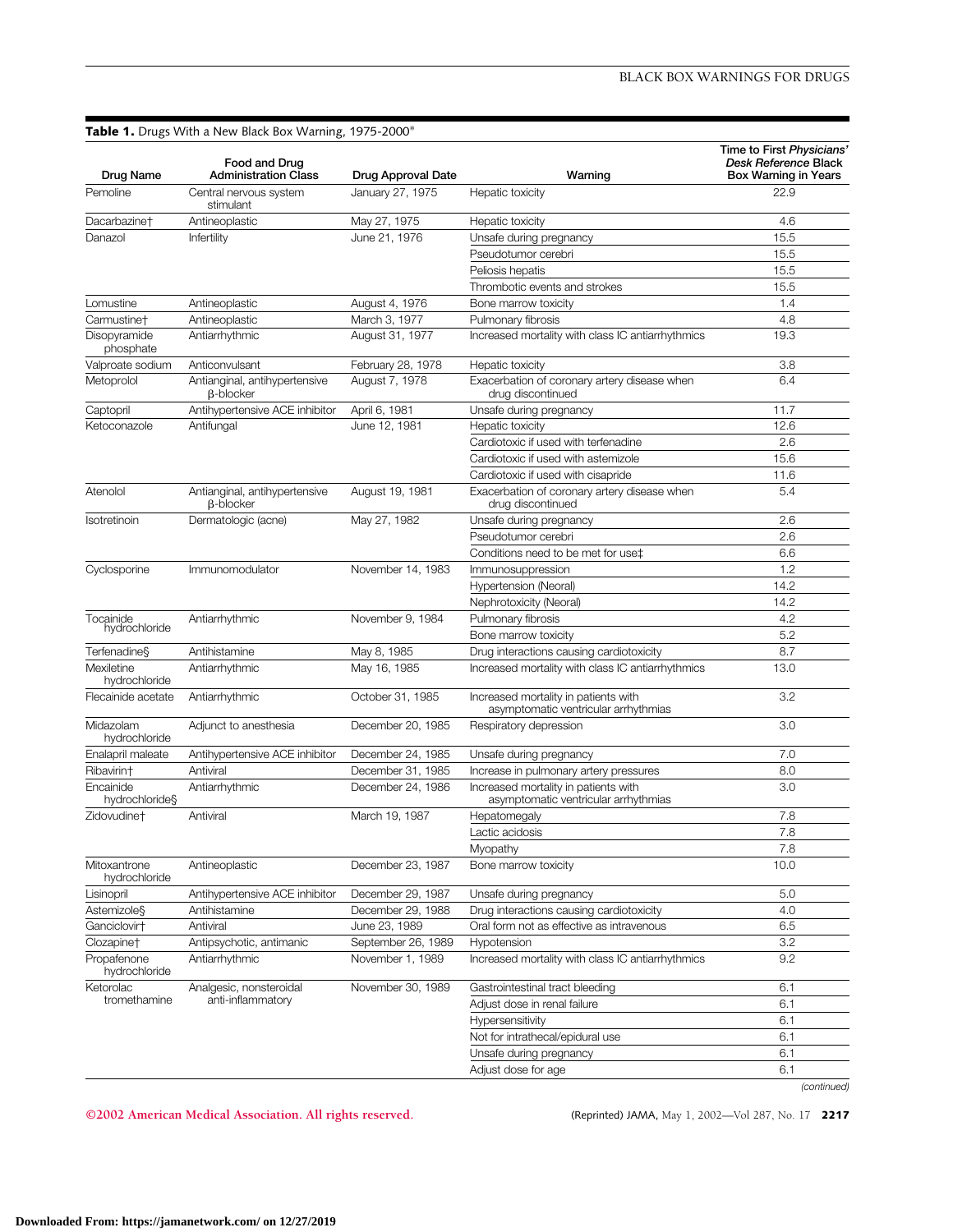#### **Table 1.** Drugs With a New Black Box Warning, 1975-2000\* (cont)

| Drug Name                             | Food and Drug<br><b>Administration Class</b> | Drug Approval Date | Warning                                           | Time to First Physicians'<br>Desk Reference Black<br><b>Box Warning in Years</b> |
|---------------------------------------|----------------------------------------------|--------------------|---------------------------------------------------|----------------------------------------------------------------------------------|
| Bepridil<br>hydrochloride             | Antiarrhythmic                               | December 28, 1990  | Increased mortality with class IC antiarrhythmics | 2.0                                                                              |
| Moricizine                            | Antiarrhythmic                               | June 19, 1990      | Increased mortality with class IC antiarrhythmics | 5.5                                                                              |
| Ramipril                              | Antihypertensive ACE inhibitor               | January 28, 1991   | Unsafe during pregnancy                           | 1.9                                                                              |
| Fludarabine<br>phosphate <sup>+</sup> | Antineoplastic                               | April 19, 1991     | Hemolytic anemia                                  | 4.7                                                                              |
| Fosinopril<br>sodium                  | Antihypertensive ACE inhibitor               | May 16, 1991       | Unsafe during pregnancy                           | 1.6                                                                              |
| Benazepril<br>hydrochloride           | Antihypertensive ACE inhibitor               | June 25, 1991      | Unsafe during pregnancy                           | 1.5                                                                              |
| Zalcitabine <sup>+</sup>              | Antiviral                                    | June 19, 1992      | Hepatic toxicity                                  | 2.5                                                                              |
|                                       |                                              |                    | Lactic acidosis                                   | 3.5                                                                              |
| Enoxaparin<br>sodium                  | Anticoagulant                                | March 1, 1993      | Spinal hematoma                                   | 5.8                                                                              |
| Felbamate                             | Anticonvulsant                               | July 29, 1993      | Bone marrow toxicity                              | 2.4                                                                              |
|                                       |                                              |                    | Hepatic toxicity                                  | 3.0                                                                              |
| Cisapride§                            | Acid/peptic agent                            | July 29, 1993      | Drug interactions causing cardiotoxicity          | 3.4                                                                              |
| Dalteparin<br>sodium                  | Anticoagulant                                | December 1, 1994   | Spinal hematoma                                   | 4.1                                                                              |
| Lamotrigine                           | Anticonvulsant                               | December 24, 1994  | Severe rash                                       | 3.0                                                                              |
| Danaparoid<br>sodium                  | Anticoagulant                                | January 1, 1997    | Spinal hematoma                                   | 2.0                                                                              |
| Troglitazone§                         | Blood glucose regulator                      | January 29, 1997   | Hepatic failure                                   | 1.9                                                                              |
| Trovafloxacin<br>mesylate             | Fluoroquinolone antibiotic                   | December 18, 1997  | Hepatic toxicity                                  | 2.0                                                                              |
| Tolcapone                             | Extrapyramidal movement<br>disorders         | January 28, 1998   | Hepatic toxicity                                  | 1.9                                                                              |

\*Drugs found in the 2000 *Physicians' Desk Reference*, which were introduced after 1975, did not have a black box warning in the first *Physicians' Desk Reference* in which they appeared, and subsequently acquired a *Physicians' Desk Reference* black box warning. ACE indicates angiotensin-converting enzyme. †Had other *Physicians' Desk Reference* black box warnings when first approved.

‡Patient must have severe disfiguring nodular acne recalcitrant to standard therapies, must be reliable in understanding and following instructions, can comply with mandatory contraception, must receive oral and written warnings regarding fetal toxicity, must use 2 contraceptive methods, must have a pregnancy test, and must start therapy during menses

§Drug subsequently withdrawn from the market for safety reasons. Drug not in 2000 *Physicians' Desk Reference*.

*ence* during the study period. In Kaplan-Meier analyses, 50% of these changes occurred within 7 years following drug introduction. *Physicians' Desk Reference* changes were most commonly made for hepatic toxicity  $(n=15 [19\%])$ , hematologic toxicity (n=13 [16%]), cardiovascular toxicity (n=17 [21%]), and risk in pregnancy (n=9 [11%]).

We noted several inconsistencies among *Physicians' Desk Reference* safety warnings. The *Physicians' Desk Reference* entries for the  $\beta$ -blockers timolol maleate, atenolol, and metoprolol contained black box warnings indicating that abrupt discontinuation of the drug could exacerbate coronary artery disease. However, the entries for the  $\beta$ -blockers carteolol hydrochloride, penbutolol sulfate, and bisoprolol fumarate had no such warning. We also observed asynchronous appearances of black box warnings among drugs of the same class. Timolol obtained a black box warning in 1983, while metoprolol and atenolol obtained the same warning in 1985 and 1987, respectively. Similarly, the combination drug triamterene-hydrochlorothiazide obtained a black box warning for hyperkalemia in 1989, while triamterene obtained this warning in 1991. Finally, ketoconazole obtained a black box warning for a life-threatening drug interaction with terfenadine in the 1993 *Physicians'Desk Reference*, while terfenadine did not have a comparable warning until 1994.

### **COMMENT**

Many serious ADRs are discovered only after a drug has been on the market for years. Only half of newly discovered serious ADRs are detected and documented in the *Physicians' Desk Reference* within 7 years after drug approval. Our definition of a serious ADR was conservative, since it was limited to *Physicians' Desk Reference* black box warnings. We did not consider other labeling changes such as bolded warnings without boxes, "Dear Health Care Professional" letters, or case reports in the medical literature. Our finding that half of all drug withdrawals occurred within 2 years is consistent with previous research,<sup>9</sup> as is our documentation of potentially dangerous inconsistencies in the *Physicians' Desk Reference*. 48-50

Why are so many ADRs brought to light only after drug approval? Premarketing drug trials are often underpowered to detect ADRs,<sup>2,51</sup> and have limited follow-up. In some cases, drugs are

**2218** JAMA, May 1, 2002—Vol 287, No. 17 (Reprinted) **©2002 American Medical Association. All rights reserved.**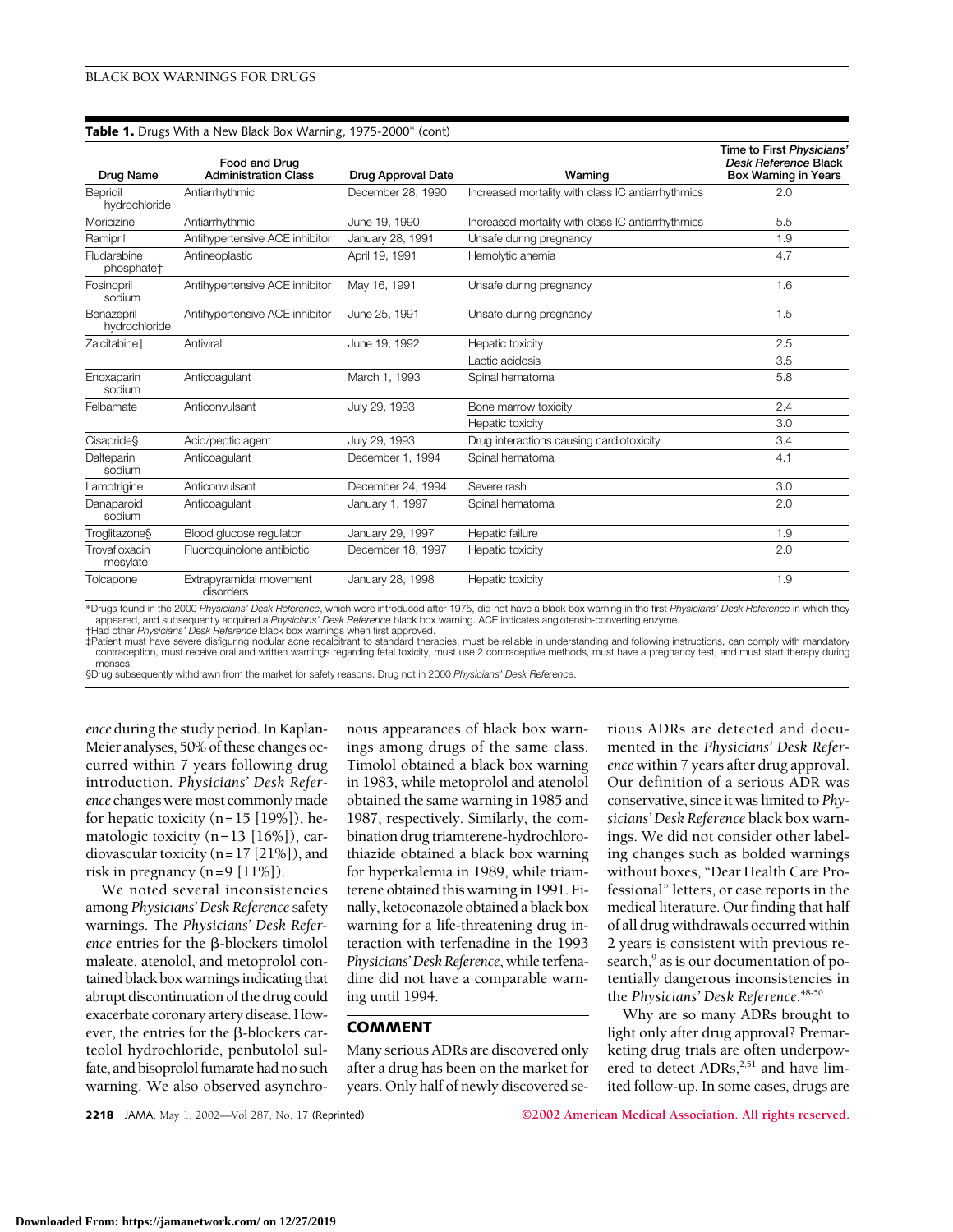approved despite identification of serious ADRs in premarketing trials.52 For instance, alosetron hydrochloride was reported to be associated with ischemic colitis prior to its approval, and grepafloxacin hydrochloride was approved despite reports of QT prolongation and 2 possible deaths.<sup>6</sup> Both were subsequently withdrawn from the market because of these adverse events. Some drugs represent a significant advance over existing drugs in the reduction of morbidity and mortality and warrant use despite limited experience. However, the drugs that do not represent a significant advance should be considered second-line drugs until their safety profile is better known.

Despite limited knowledge about the safety of new drugs, their market uptake and sales volume may be explosive. The pharmaceutical industry promotes the

early use of new drugs, and influences physicians' adoption of such drugs.53-55 Direct-to-consumer drug advertising also generates a high volume of new drug prescriptions.<sup>56</sup> Drug firms may rush new drugs to market because of concerns about patent life, a desire to mold prescribing habits prior to the market entry of competitors, and hopes for a fast "ramp-up" in sales that will encourage investors and increase stock prices.57-59 New drug safety may be further compromised by the apparent failure by drug companies to conduct postmarketing (phase 4) studies, which are required by the FDA when a safety question arises during the preapproval period.<sup>6,60</sup>

Given the frequent introduction of drugs for which new serious adverse events are discovered, the FDA should

consider raising its threshold for approving new drugs when safe, effective therapies already exist, or when the new drug treats a benign condition. Postmarketing surveillance should be completed, analyzed, and disseminated to physicians. The date of drug approval should be prominently included in drug labeling, and changes in labeling should be highlighted and dated. Furthermore, when a serious ADR is discovered, labeling of all drugs in the same class should be reviewed if a class effect is suspected.

Based on our results and those of others,<sup>7</sup> clinicians should avoid using new drugs when older, similarly efficacious agents are available. Patients who must use new drugs should be informed of the drug's limited experience and safety record, and be observed for possible he-

| Drug Name                   | Food and Drug<br><b>Administration Class</b>   | <b>Drug Approval Date</b> | Warning                                                                         | Time to<br><b>Withdrawal in Years</b> |
|-----------------------------|------------------------------------------------|---------------------------|---------------------------------------------------------------------------------|---------------------------------------|
| Azaribine                   | Dermatologic (psoriasis)                       | January 1, 1975           | Thromboembolism                                                                 | 2.4                                   |
| Ticrynafen                  | Antihypertensive                               | May 2, 1979               | Hepatic toxicity                                                                | 0.7                                   |
| Zomepirac sodium            | Analgesic, nonsteroidal<br>anti-inflammatory   | October 28, 1980          | Anaphylaxis                                                                     | 2.3                                   |
| Benoxaprofen                | Analgesic, nonsteroidal<br>anti-inflammatory   | April 19, 1982            | Jaundice                                                                        | 0.3                                   |
| Suprofen                    | Analgesic, nonsteroidal<br>anti-inflammatory   | December 24, 1984         | Flank pain syndrome                                                             | 1.3                                   |
| Nomifensine maleate         | Antidepressant                                 | December 31, 1984         | Hemolytic anemia                                                                | 1.4                                   |
| Terfenadine†                | Antihistamine                                  | May 8, 1985               | Drug interactions causing<br>cardiotoxicity                                     | 12.8                                  |
| Encainide hydrochloridet    | Antiarrhythmic                                 | December 24, 1986         | Increased mortality in patients<br>with asymptomatic ventricular<br>arrhythmias | 5.0                                   |
| Astemizole <sup>+</sup>     | Antihistamine                                  | December 29, 1988         | Drug interactions                                                               | 10.5                                  |
| Temafloxacin hydrochloride  | Fluoroquinolone<br>antibiotic                  | January 30, 1992          | Hemolytic anemia                                                                | 0.3                                   |
|                             |                                                |                           | Hypoglycemia in elderly patients                                                | 0.3                                   |
|                             |                                                |                           | Renal failure                                                                   | 0.3                                   |
|                             |                                                |                           | Abnormal liver test results                                                     | 0.3                                   |
|                             |                                                |                           | Coagulopathy                                                                    | 0.3                                   |
| Flosequinan                 | Congestive heart failure                       | December 30, 1992         | Increased mortality                                                             | 0.5                                   |
| Cisapride <sup>+</sup>      | Acid/peptic disorders                          | July 29, 1993             | Drug interactions causing<br>cardiotoxicity                                     | 6.6                                   |
| Troglitazone†               | Blood glucose regulator                        | January 29, 1997          | Hepatic failure                                                                 | 3.1                                   |
| Mibefradil dihydrochloride  | Antihypertensive<br>calcium-channel<br>blocker | June 20, 1997             | Drug interactions                                                               | 1.0                                   |
| Bromfenac sodium            | Analgesic, nonsteroidal<br>anti-inflammatory   | July 15, 1997             | Hepatic failure                                                                 | 1.0                                   |
| Grepafloxacin hydrochloride | Fluoroquinolone<br>antibiotic                  | November 6, 1997          | Cardiovascular events                                                           | 2.0                                   |

**©2002 American Medical Association. All rights reserved.** (Reprinted) JAMA, May 1, 2002—Vol 287, No. 17 **2219**